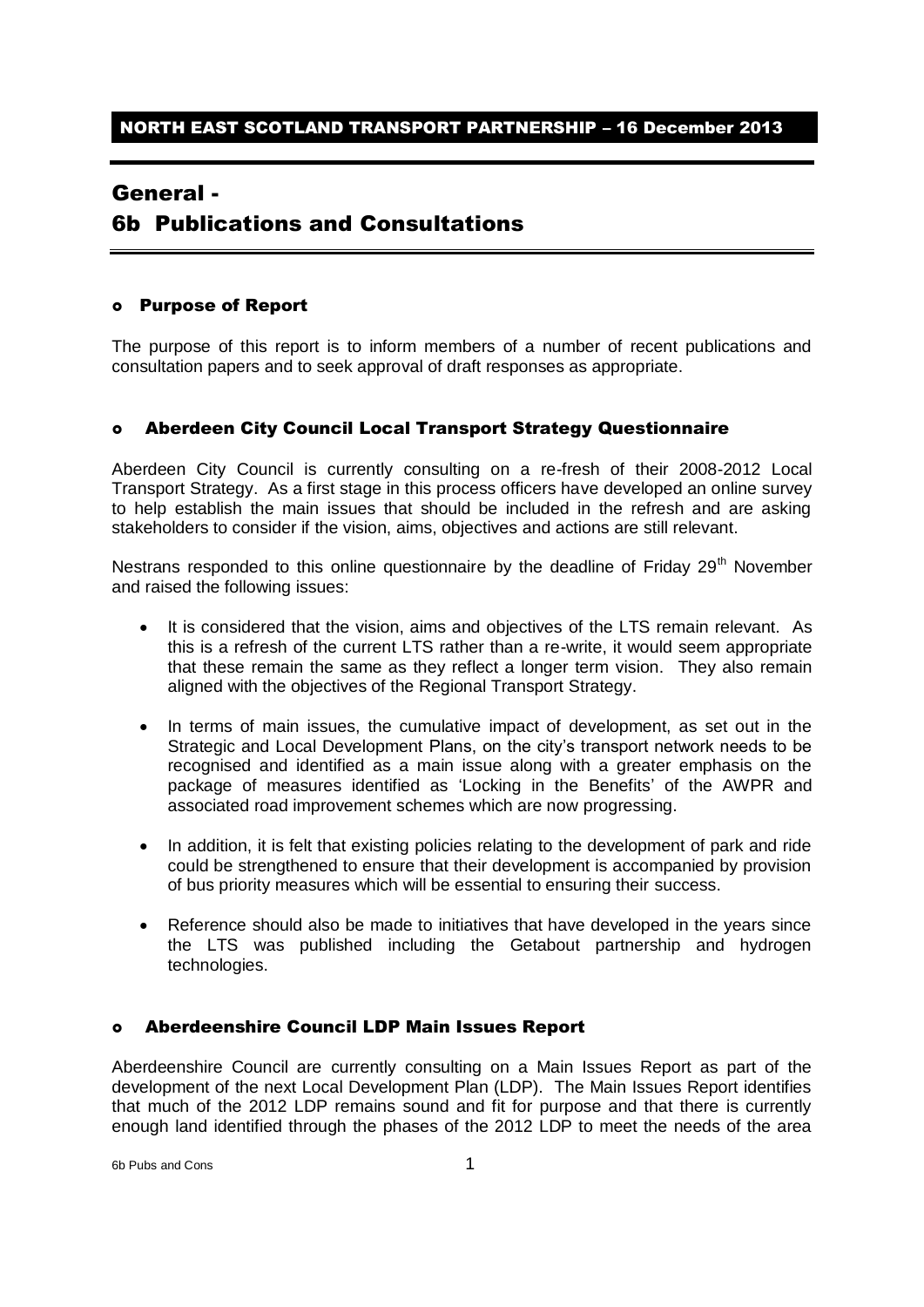well into the future. It highlights that, generally, the existing allocated sites can be carried forward into the next LDP with little change. There are however a number of key issues that are discussed in detail where there may need to be a change from what is set out in the current LDP. Of particular relevance are the proposals relating to development in Inverurie and Westhill where changes to the current position are proposed.

A proposed response to this consultation is provided in Appendix A for consideration. The deadline for responses is  $1<sup>st</sup>$  February 2014.

### Night Flying Restrictions at Heathrow, Gatwick and Stansted: Stage 2 **Consultation**

On 11 November, the Department for Transport published its second stage consultation for the next night noise regime at Heathrow, Gatwick and Stansted Airports from October 2014. The consultation can be found at [https://www.gov.uk/government/consultations/night-flights.](https://www.gov.uk/government/consultations/night-flights)

This second stage consultation follows an analysis of responses to the first stage consultation issued in January 2013 and this consultation includes a summary of these. Nestrans responded to the first consultation, having considered a report on this topic at the Board meeting on 17 April expressing concern on two issues:

- Next day deliveries for mail and parcels, and
- Passengers from global destinations being able to transfer to the first flight to Aberdeen in the morning to permit a full day's business to be conducted.

In particular, the issue of passengers transferring from an intercontinental flight to an Aberdeen flight has been raised by the airlines who believe they have a number of passengers who take advantage of this offer, which brings the north east into closer contact with global destinations for business purposes.

Passengers taking advantage of this connection need to be in the transfer airport, generally Heathrow, in time for transfer to the first flight to Aberdeen which is currently scheduled for 07:15 arriving into Aberdeen at 08:40 to enable a day's business.

The extent to which this impacts on the current first landing times of 04:30 at Heathrow is a matter for the airport and the airlines to agree, but given that Heathrow is generally operating at capacity, any change in operating times without increasing landing capacity has the potential to impact on passengers' ability to meet the connection.

The consultation closes on 31 January 2014. It is recommended that Nestrans respond, reiterating the previous concerns.

### A96 Dualling Inverness to Aberdeen Public Exhibition Feedback Form

As reported orally to the last meeting of the Board, Transport Scotland have been conducting a series of public meetings to inform the public regarding plans for dualling the A96 between Inverurie and Inverness. Over 1,800 people attended the nine public meetings. Three of these were in the Nestrans area, at Dyce, Inverurie and Huntly.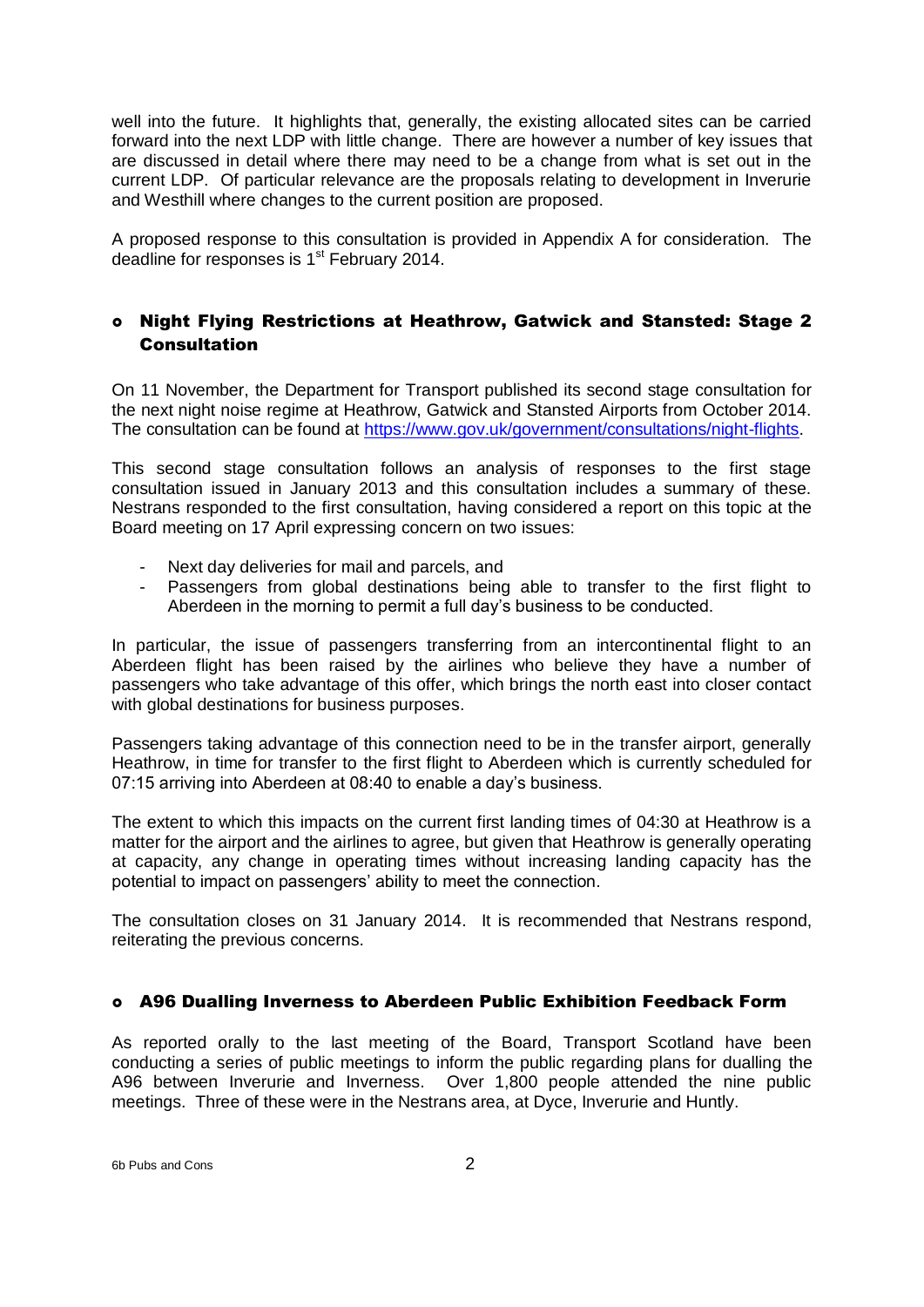Documentation was handed out, detailing the benefits of dualling and providing a programme on the likely phasing of elements of the project. A feedback form was distributed and it is suggested that the following comments are relayed back to Transport Scotland as the formal response from Nestrans:

- 1. Transport Scotland should recognise the importance and need for early engagement to prioritise the dualling of the A96 around Inverurie. Development pressure in the vicinity are substantial, Aberdeenshire Council wish to progress a Local Development Plan and traffic issues in Inverurie town centre are becoming acute.
- 2. The importance of recognising that in dualling the A96 between Inverurie and Inverness, there is a need to also ensure that junctions between Inverurie and AWPR, the already dualled section, are treated similarly as part of a consistent junction strategy. This will likely involve converting a number of existing junctions to grade-separated junctions.

Responses are sought by 31 January 2014.

### Draft Scottish Planning Policy: Sustainability & Planning

Following consultation on Draft SPP in Summer 2013, the Scottish Government is now considering replacing the Draft SPP principal policies on 'sustainable economic growth' and 'sustainable development' with a principal policy on 'Sustainability and Planning' and introducing a presumption in favour of sustainable development into the SPP.

A further period of consultation is now being allowed to consult on this proposed change. The consultation document is available at: <http://www.scotland.gov.uk/Publications/2013/10/3406/2>

Both Aberdeen City Council and Aberdeenshire Council have recommended resisting the presumption in favour of sustainable development and a report will be considered by the Strategic Development Planning Authority at its meeting on 11 December. It is suggested that Nestrans should also respond to the consultation along similar lines to the SDPA response.

Comments are required by Monday 16 December 2013.

### Recommendation

It is recommended that the Board:

- a) note the content of this report and the documents referred to above
- b) approve the suggested responses to the consultations.

RGM/RD/KC 4 December 2013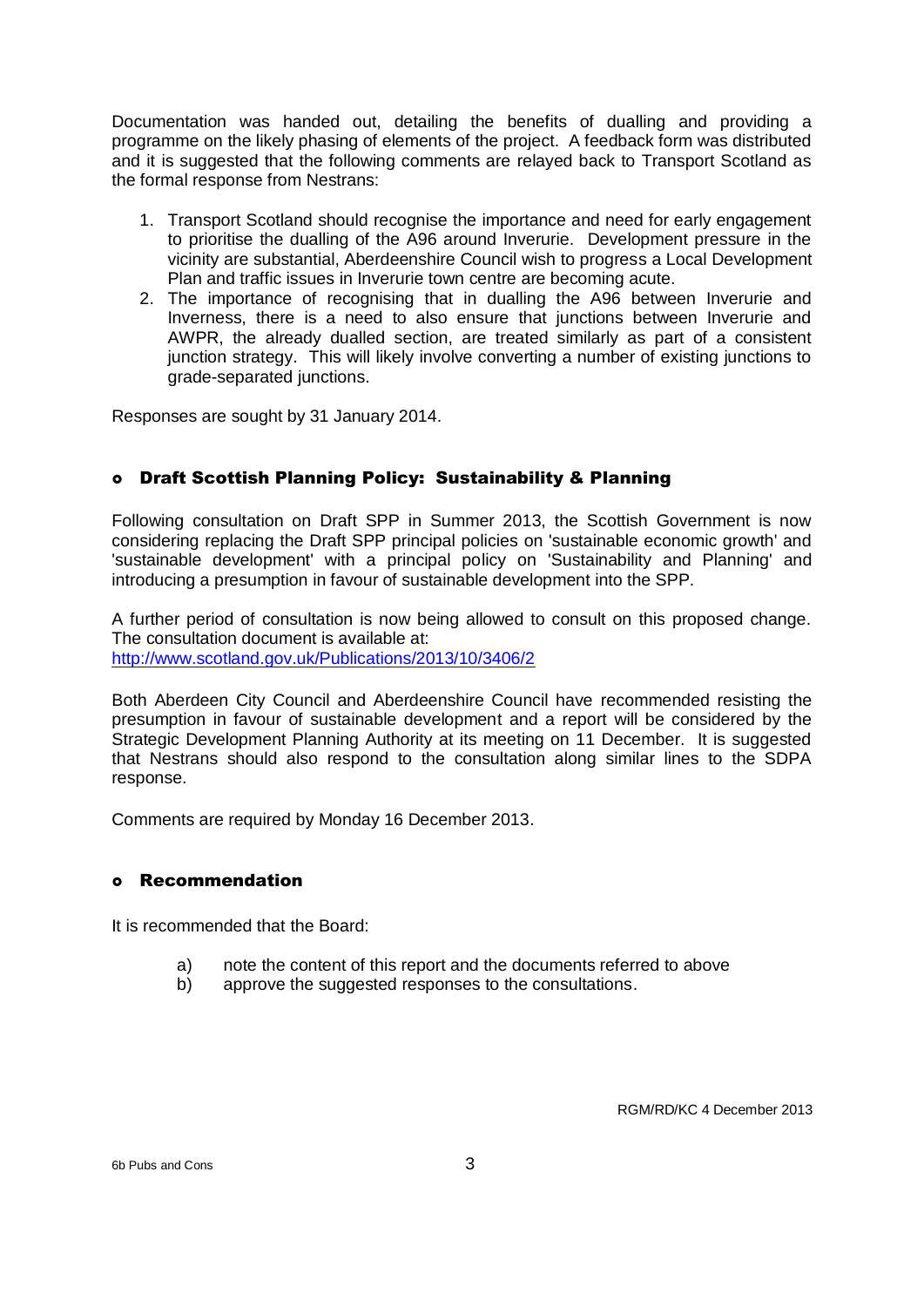**Appendix A**

5 December 2013

**Our Ref KC/N14/5 Your Ref** 

Planning Policy Team Infrastructure Services Aberdeenshire Council Woodhill House Westburn Road Aberdeen AB16 5GB

Dear Sir / Madam

### **Aberdeenshire Local Development Plan - Main Issues Report**

I am writing in response to the consultation on the Aberdeenshire Local Development Plan Main Issues Report (MIR). As the Regional Transport Partnership for Aberdeen City and Aberdeenshire, we have focussed our comments on those issues that are relevant to transport. We generally support the policies and issues raised in the MIR and the objectives of the Local Development Plan and do not wish to make any comments on the policies that it is suggested remain unchanged into the next LDP. We would however like to raise the following specific points:

- **Main issue 1: A new policy for climate change issues** Nestrans supports the proposal to have a high level policy on climate change and to group together policies on this subject.
- **Main Issue 2: Green networks** We support the proposal to include the creation of green networks as one of the principal aims of the plan. Such a policy would also link to the development of active travel networks and could play a significant role in increasing opportunities for cycling and walking.
- **Main Issue 3: Supporting town centres** We support the proposal to require office developments to locate in town centres unless they can demonstrate that there are no town centre sites available. A focus on town centres will provide significantly greater opportunities for servicing business sites with public transport making sustainable modes a more viable and attractive option.
- **Main Issue 4: Rural development -** we support the transport reasoning provided in support of the preferred option identified for rural development.
- **Main Issue 15: What are the implications of uncertainty regarding trunk road development in Inverurie** – Nestrans agrees with the preferred approach identified regarding Inverurie.
- **Main Issue 16: Is further development opportunity required in Westhill –** current and predicted congestion issues at Westhill and on the A944 corridor mean that any further development in this area needs to be carefully considered. We would question the conclusion that these concerns are outweighed by the needs to maintain the success of Westhill as a centre of sub-sea excellence when, from a regional perspective, other development sites on this corridor and across the region provide substantial business land allocations. Westhill does not fall within one of the Structure Plan's identified Strategic Growth Corridors and as such significant development in this corridor may well be contrary to the Strategic Development Plan, through which mechanisms are in place to ensure that developer obligations are met for addressing the cumulative impact of development on the transport network. If further land allocations are to be made in this area, significant improvements to the